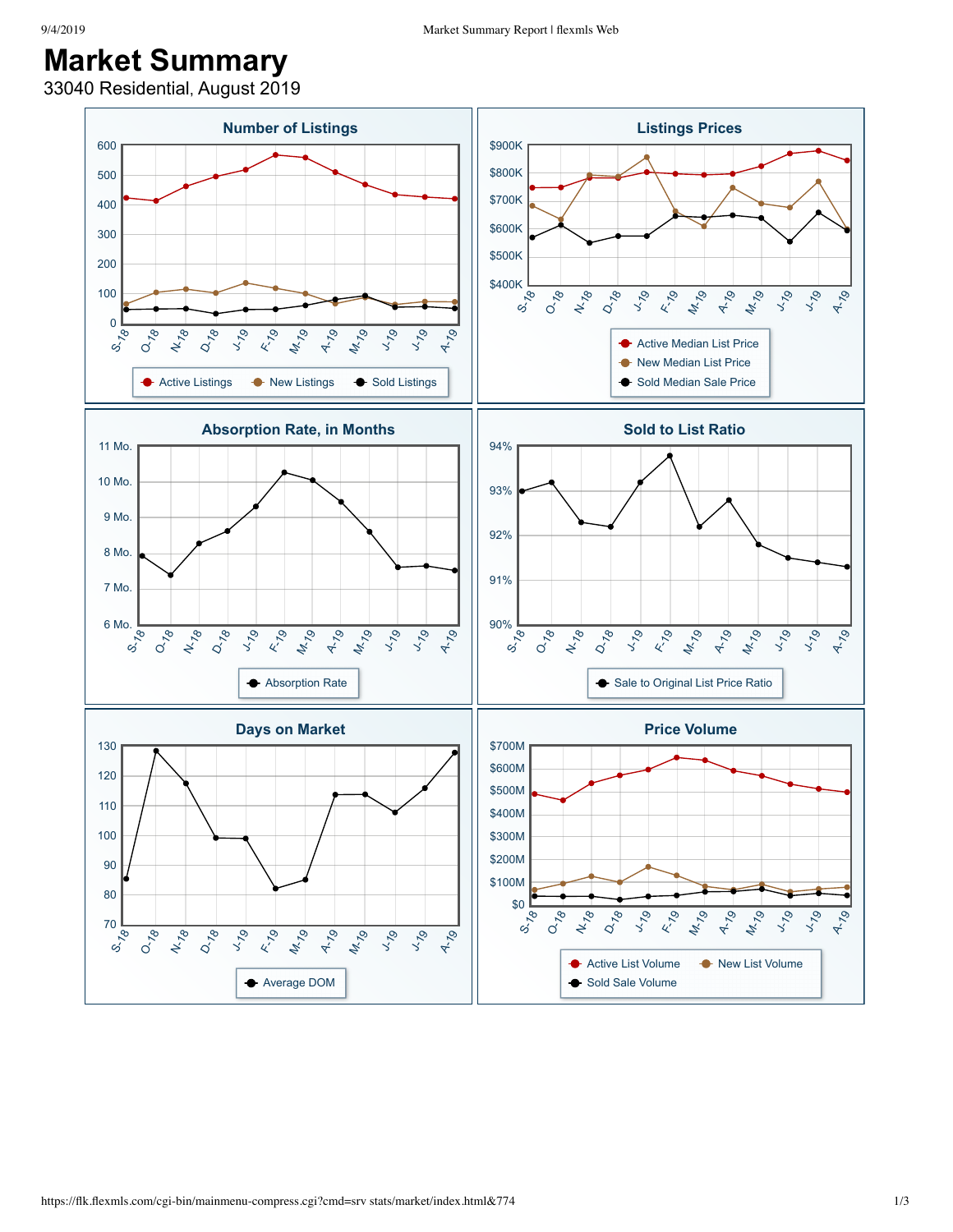| <b>Summary Statistics</b> |             |             |         |                 |                 |         |
|---------------------------|-------------|-------------|---------|-----------------|-----------------|---------|
|                           | Aug-19      | Aug-18      | $%$ Chg | <b>2019 YTD</b> | <b>2018 YTD</b> | $%$ Chg |
| Absorption Rate           | 7.52        | 8.16        | $-7.84$ | 8.81            | 8.27            | 6.53    |
| Average List Price        | \$1.185.029 | \$1.149.699 | 3.07    | \$1.083.681     | \$1,031,854     | 5.02    |
| l Median List Price       | \$847,000   | \$749.250   | 13.05   | \$730.900       | \$749.000       | $-2.42$ |
| Average Sale Price        | \$839.402   | \$824.312   | 1.83    | \$823.093       | \$791.684       | 3.97    |
| Median Sale Price         | \$595,000   | \$620,000   | $-4.03$ | \$629,000       | \$620,000       | 1.45    |
| Average DOM               | 128         | 104         | 23.08   | 106             | 117             | -9.40 l |
| Median DOM                | 120         | 48          | 150.00  | 72              | 60              | 20.00   |

| <b>Sold Listings</b> |                                          |                |          |                |                |                                          | <b>Pending Listings</b> |             |                |          |                |                |          |
|----------------------|------------------------------------------|----------------|----------|----------------|----------------|------------------------------------------|-------------------------|-------------|----------------|----------|----------------|----------------|----------|
|                      | <b>This Month</b><br><b>Year to Date</b> |                |          |                |                | <b>This Month</b><br><b>Year to Date</b> |                         |             |                |          |                |                |          |
|                      | 2019                                     | 2018           | % Chg    | 2019           | 2018           | % Chg                                    |                         | 2019        | 2018           | % Chg    | 2019           | 2018           | % Chg    |
| 0-99.999             | 0                                        | 0              | 0.0      | 0              | 3              | $-100.0$                                 | 0-99,999                | 0           | 0              | 0.0      | 0              | 3              | $-100.0$ |
| 100,000-149,999      | 0                                        | 1              | $-100.0$ | 4              | 4              | 0.0                                      | 100,000-149,999         | $\mathbf 0$ | $\mathbf 0$    | 0.0      | 3              | $\overline{2}$ | 50.0     |
| 150,000-199,999      | 3                                        | 1              | 200.0    | 14             | 13             | 7.7                                      | 150,000-199,999         | 2           | $\overline{2}$ | 0.0      | 9              | 11             | $-18.2$  |
| 200,000-249,999      | 1                                        | 1              | 0.0      | 9              | 10             | $-10.0$                                  | 200,000-249,999         | 1           | $\mathbf 0$    | N/A      | 11             | 9              | 22.2     |
| 250,000-299,999      | 2                                        | 3              | $-33.3$  | 12             | 15             | $-20.0$                                  | 250,000-299,999         | 1           | $\overline{2}$ | $-50.0$  | 10             | 15             | $-33.3$  |
| 300,000-349,999      | 0                                        | $\overline{4}$ | $-100.0$ | $\overline{7}$ | 20             | $-65.0$                                  | 300,000-349,999         | 1           | $\mathbf 0$    | N/A      | 4              | 14             | $-71.4$  |
| 350,000-399,999      | 4                                        | $\overline{c}$ | 100.0    | 29             | 43             | $-32.6$                                  | 350,000-399,999         | 1           | $\overline{2}$ | $-50.0$  | 26             | 41             | $-36.6$  |
| 400,000-449,999      | 3                                        | 1              | 200.0    | 42             | 22             | 90.9                                     | 400,000-449,999         | 2           | 5              | $-60.0$  | 38             | 22             | 72.7     |
| 450,000-499,999      | 6                                        | $\overline{4}$ | 50.0     | 38             | 43             | $-11.6$                                  | 450,000-499,999         | 2           | 5              | $-60.0$  | 36             | 39             | $-7.7$   |
| 500,000-549,999      | 4                                        | 3              | 33.3     | 41             | 28             | 46.4                                     | 500,000-549,999         | 1           | $\mathbf{1}$   | 0.0      | 29             | 24             | 20.8     |
| 550,000-599,999      | 4                                        | 3              | 33.3     | 36             | 31             | 16.1                                     | 550,000-599,999         | 1           | $\overline{4}$ | $-75.0$  | 43             | 32             | 34.4     |
| 600,000-649,999      | $\overline{c}$                           | 5              | $-60.0$  | 35             | 25             | 40.0                                     | 600,000-649,999         | 1           | $\overline{2}$ | $-50.0$  | 29             | 24             | 20.8     |
| 650,000-699,999      | 1                                        | 0              | N/A      | 32             | 21             | 52.4                                     | 650,000-699,999         | 0           | 3              | $-100.0$ | 37             | 29             | 27.6     |
| 700,000-749,999      | $\overline{2}$                           | 1              | 100.0    | 22             | 17             | 29.4                                     | 700,000-749,999         | 1           | $\mathbf{1}$   | 0.0      | 17             | 5              | 240.0    |
| 750,000-799,999      | 1                                        | $\overline{c}$ | $-50.0$  | 13             | 17             | $-23.5$                                  | 750,000-799,999         | 0           | $\overline{c}$ | $-100.0$ | 18             | 24             | $-25.0$  |
| 800,000-849,999      | 0                                        | 0              | 0.0      | 12             | 17             | $-29.4$                                  | 800,000-849,999         | 1           | $\mathbf 0$    | N/A      | 9              | 11             | $-18.2$  |
| 850,000-899,999      | 3                                        | $\overline{2}$ | 50.0     | 20             | 20             | 0.0                                      | 850,000-899,999         | 1           | 3              | $-66.7$  | 18             | 26             | $-30.8$  |
| 900,000-949,999      | 1                                        | 1              | 0.0      | 17             | 14             | 21.4                                     | 900,000-949,999         | 2           | $\mathbf{1}$   | 100.0    | 15             | 10             | 50.0     |
| 950,000-999,999      | 1                                        | 2              | $-50.0$  | 11             | 11             | 0.0                                      | 950,000-999,999         | 1           | 3              | $-66.7$  | 19             | 19             | 0.0      |
| 1,000,000-1,099,999  | 2                                        | $\mathbf 0$    | N/A      | 7              | 12             | $-41.7$                                  | 1,000,000-1,099,999     | 2           | $\mathbf 0$    | N/A      | 7              | 6              | 16.7     |
| 1,100,000-1,199,999  | 3                                        | 2              | 50.0     | 16             | 19             | $-15.8$                                  | 1,100,000-1,199,999     | 2           | 0              | N/A      | 12             | 15             | $-20.0$  |
| 1,200,000-1,299,999  | 1                                        | $\overline{2}$ | $-50.0$  | 15             | 13             | 15.4                                     | 1,200,000-1,299,999     | 0           | $\overline{2}$ | $-100.0$ | 13             | 18             | $-27.8$  |
| 1,300,000-1,399,999  | $\overline{2}$                           | 1              | 100.0    | 9              | 10             | $-10.0$                                  | 1,300,000-1,399,999     | 0           | $\mathbf{1}$   | $-100.0$ | 10             | 9              | 11.1     |
| 1,400,000-1,499,999  | $\mathbf 0$                              | 1              | $-100.0$ | 1              | 7              | $-85.7$                                  | 1,400,000-1,499,999     | 0           | $\mathbf 0$    | 0.0      | 0              | $\overline{7}$ | $-100.0$ |
| 1,500,000-1,599,999  | 0                                        | $\overline{2}$ | $-100.0$ | 5              | 11             | $-54.5$                                  | 1,500,000-1,599,999     | 1           | $\overline{2}$ | $-50.0$  | 6              | 10             | $-40.0$  |
| 1,600,000-1,699,999  | 0                                        | 0              | 0.0      | 2              | 4              | $-50.0$                                  | 1,600,000-1,699,999     | 0           | 3              | $-100.0$ | 3              | 10             | $-70.0$  |
| 1,700,000-1,799,999  | 1                                        | 2              | $-50.0$  | 5              | 9              | $-44.4$                                  | 1,700,000-1,799,999     | 0           | $\overline{4}$ | $-100.0$ | 4              | 12             | $-66.7$  |
| 1,800,000-1,899,999  | 0                                        | $\overline{c}$ | $-100.0$ | 4              | 8              | $-50.0$                                  | 1,800,000-1,899,999     | 0           | $\mathbf 0$    | 0.0      | 1              | 3              | $-66.7$  |
| 1,900,000-1,999,999  | 1                                        | 1              | 0.0      | $\overline{7}$ | 5              | 40.0                                     | 1,900,000-1,999,999     | 0           | $\mathbf 0$    | 0.0      | $\overline{7}$ | 5              | 40.0     |
| 2,000,000-2,249,999  | 1                                        | 0              | N/A      | 10             | $\overline{7}$ | 42.9                                     | 2,000,000-2,249,999     | $\mathbf 0$ | $\mathbf 0$    | 0.0      | 6              | $\overline{7}$ | $-14.3$  |
| 2,250,000-2,499,999  | 0                                        | 0              | 0.0      | 6              | 4              | 50.0                                     | 2,250,000-2,499,999     | 0           | $\mathbf 0$    | 0.0      | 6              | 6              | 0.0      |
| 2,500,000-2,749,999  | 0                                        | 1              | $-100.0$ | 3              | 1              | 200.0                                    | 2,500,000-2,749,999     | 0           | $\overline{2}$ | $-100.0$ | 3              | $\overline{2}$ | 50.0     |
| 2,750,000-2,999,999  | 0                                        | 0              | 0.0      | 0              | 1              | $-100.0$                                 | 2,750,000-2,999,999     | 0           | $\mathbf 0$    | 0.0      | 2              | $\mathbf{1}$   | 100.0    |
| 3,000,000-3,249,999  | 1                                        | 0              | N/A      | $\overline{c}$ | 2              | 0.0                                      | 3,000,000-3,249,999     | 0           | 0              | 0.0      | 0              | 0              | 0.0      |
| 3,250,000-3,499,999  | $\Omega$                                 | $\Omega$       | 0.0      | 3              | $\mathbf 0$    | N/A                                      | 3,250,000-3,499,999     | 1           | $\mathbf{0}$   | N/A      | 4              | $\overline{2}$ | 100.0    |
| 3,500,000-3,749,999  | 0                                        | $\mathbf 0$    | 0.0      | 1              | 0              | N/A                                      | 3,500,000-3,749,999     | 0           | $\mathbf{0}$   | 0.0      | 2              | $\mathbf{1}$   | 100.0    |
| 3,750,000-3,999,999  | 0                                        | 0              | 0.0      | 0              | 0              | 0.0                                      | 3,750,000-3,999,999     | 0           | $\mathbf 0$    | 0.0      | 0              | 0              | 0.0      |
| 4,000,000-4,249,999  | 0                                        | 0              | 0.0      | 0              | 0              | 0.0                                      | 4,000,000-4,249,999     | 0           | $\mathbf{0}$   | 0.0      | 0              | 0              | 0.0      |
| 4,250,000-4,499,999  | 1                                        | 0              | N/A      | 2              | 0              | N/A                                      | 4,250,000-4,499,999     | 1           | $\mathbf 0$    | N/A      | 1              | 0              | N/A      |
| 4,500,000-4,749,999  | 0                                        | 0              | 0.0      | 0              | 0              | 0.0                                      | 4,500,000-4,749,999     | 0           | 0              | 0.0      | 1              | 0              | N/A      |
| 4,750,000-4,999,999  | $\mathbf 0$                              | 0              | 0.0      | 0              | 0              | 0.0                                      | 4,750,000-4,999,999     | 0           | $\mathbf 0$    | 0.0      | 1              | 0              | N/A      |
| $5,000,000+$         | $\mathbf 0$                              | $\mathbf 0$    | 0.0      | 2              | $\overline{2}$ | 0.0                                      | 5,000,000+              | $\mathbf 0$ | $\mathbf 0$    | 0.0      | 2              | $\overline{2}$ | 0.0      |
| Totals               | 51                                       | 50             | 2.0      | 494            | 489            | 1.0                                      | Totals                  | 26          | 50             | $-48.0$  | 462            | 476            | $-2.9$   |